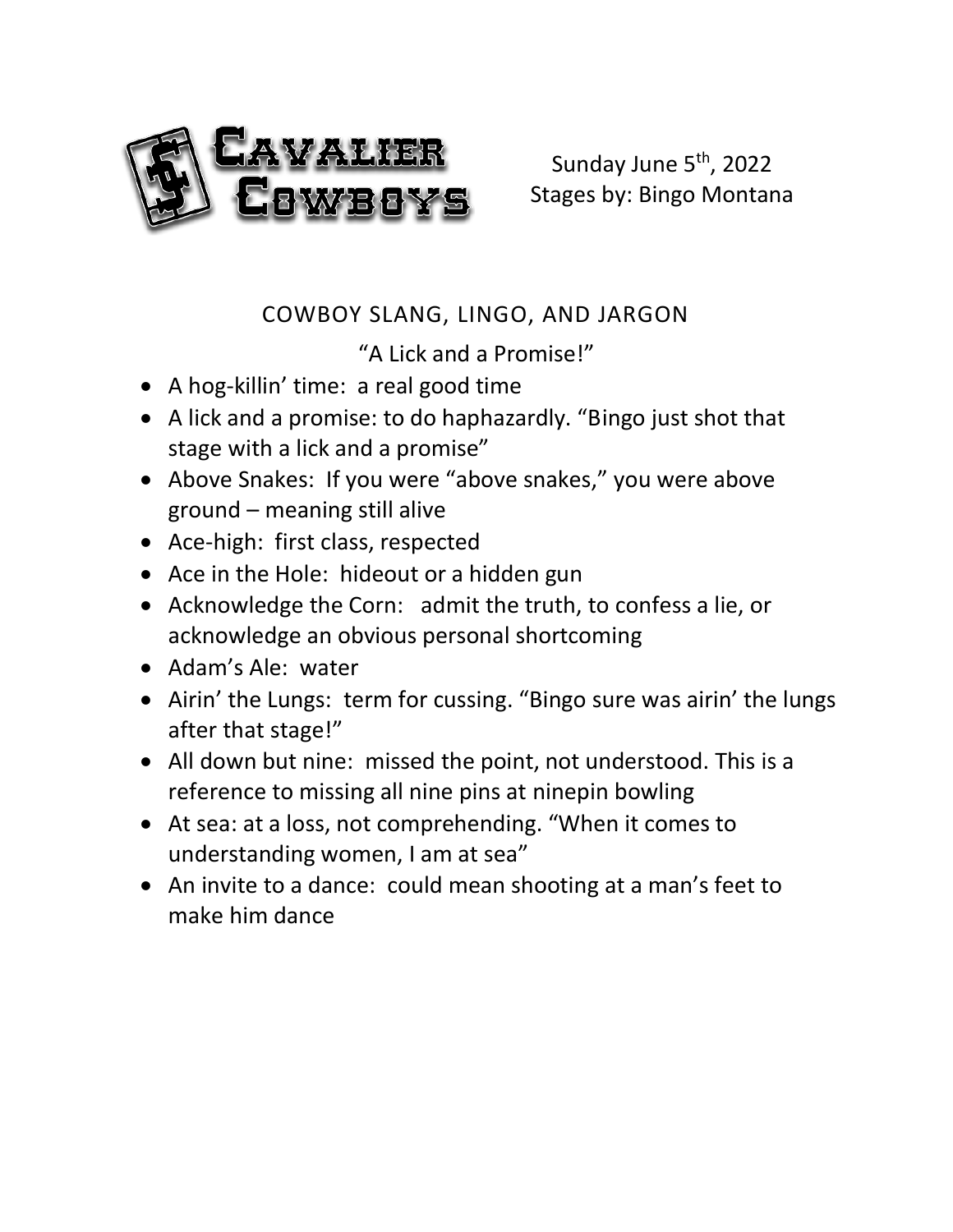# Cavalier Cowboys - Club Match Rules & Conventions

- SASS Rules: All SASS Rules are in affect; unless documented herein, addressed during the Shooter Safety
	- Meeting or specifically stated in the stage directions for a given stage.
- SASS Stage Conventions: All SASS Stage Conventions are in effect, unless specifically stated in the stage directions for a given stage.
- Total Time Scoring: All Cavalier Cowboys matches will use Total Time Scoring.
- Safety Officer: Every shooter present is a Safety Officer and has the responsibility to identify, declare and diligently prevent all safety infractions.
- Round Over Berm: A rifle or pistol round over the berm is a Match Disqualification.
- "No Alibi": All Cavalier Cowboy matches are "no alibi" matches. *"Once the first round goes down range, the competitor is committed to the stage and must finish the stage to the best of his or her ability. "*
- Ear & Eye Protection: Ear and Eye Protection is mandatory for all shooters and spectators.
- Ground Targets: Targets positioned on/near the ground may only be shoot at with the shotgun. Ground Targets shoot at with a rifle or pistol round will result in a Minor Safety Violation.
- Shotgun Knockdown Misses: Unless specifically stated in the stage directions for a given stage and pursuant to SASS rules, all shotgun knockdown targets may be reshot at until down, aka "Comstock Rule".
- Shotgun Shot Size: Shot size must be number 7 lead birdshot or smaller (no steel or plated shot).
- Loading on the Move: Loading on the move is permitted pursuant to SASS rules.
- Drawing on the Move: Drawing on the move is permitted pursuant to SASS rules.
- End of Stage: Unless otherwise directed by a Range Officer, after a stage has been completed the shooter will safely retrieve rifle, shotgun, and pistols and move them to the unloading table. The shooters firearms will not leave the unloading table until they have been verified "cleared" by a Range Officer.
- Coaching: Any shooter who does not want to receive coaching must state their preference at the beginning of each stage. "Proper coaching or no coaching at all is not considered RO Interference and therefore will never be grounds for a reshoot. Improper coaching that either impedes the shooter's progress or results in a procedural penalty may be grounds for a reshoot."
- Motorized Vehicles: All motorized vehicles must be operated and parked in designated areas and may not enter pedestrian only areas.
- New Shooters: New Shooters who have never shot a SASS match before must observe one full match prior to shooting their first match, to ensure the shooter is familiar with match procedures and safety requirements. For their very first match, new shooters will be assigned a "mentor", an experienced SASS shooter, to assist and coach them through the match.

**The Spotters Creed: If you know that it's a Hit…It's a Hit If you know that it's a Miss…It's a Miss If you think it's a Hit…It's a Hit If you think it's a Miss…IT'S A HIT Benefit of the doubt always goes to the shooter**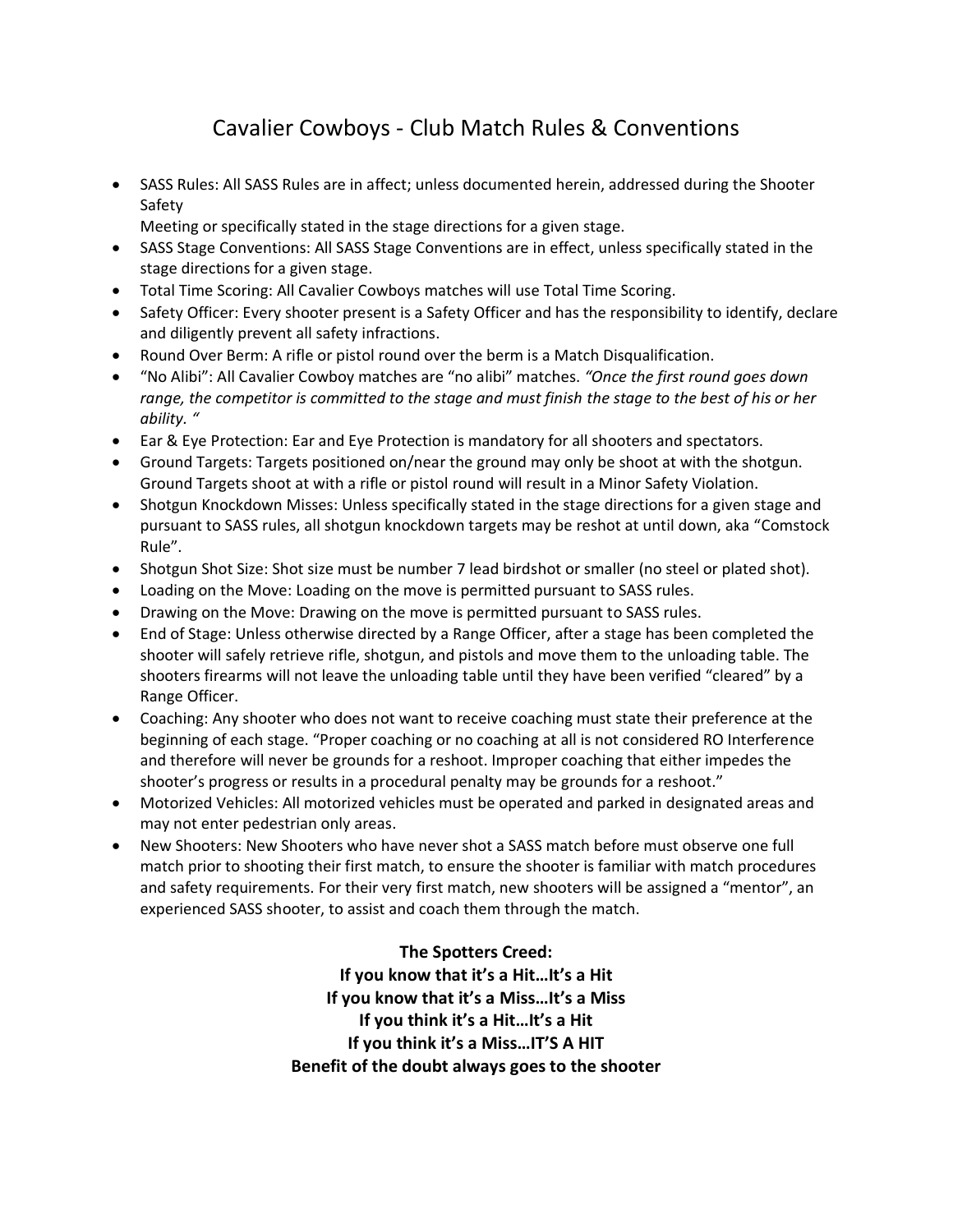## Stages 1-3 Diagram (Bay 1, Range 3)







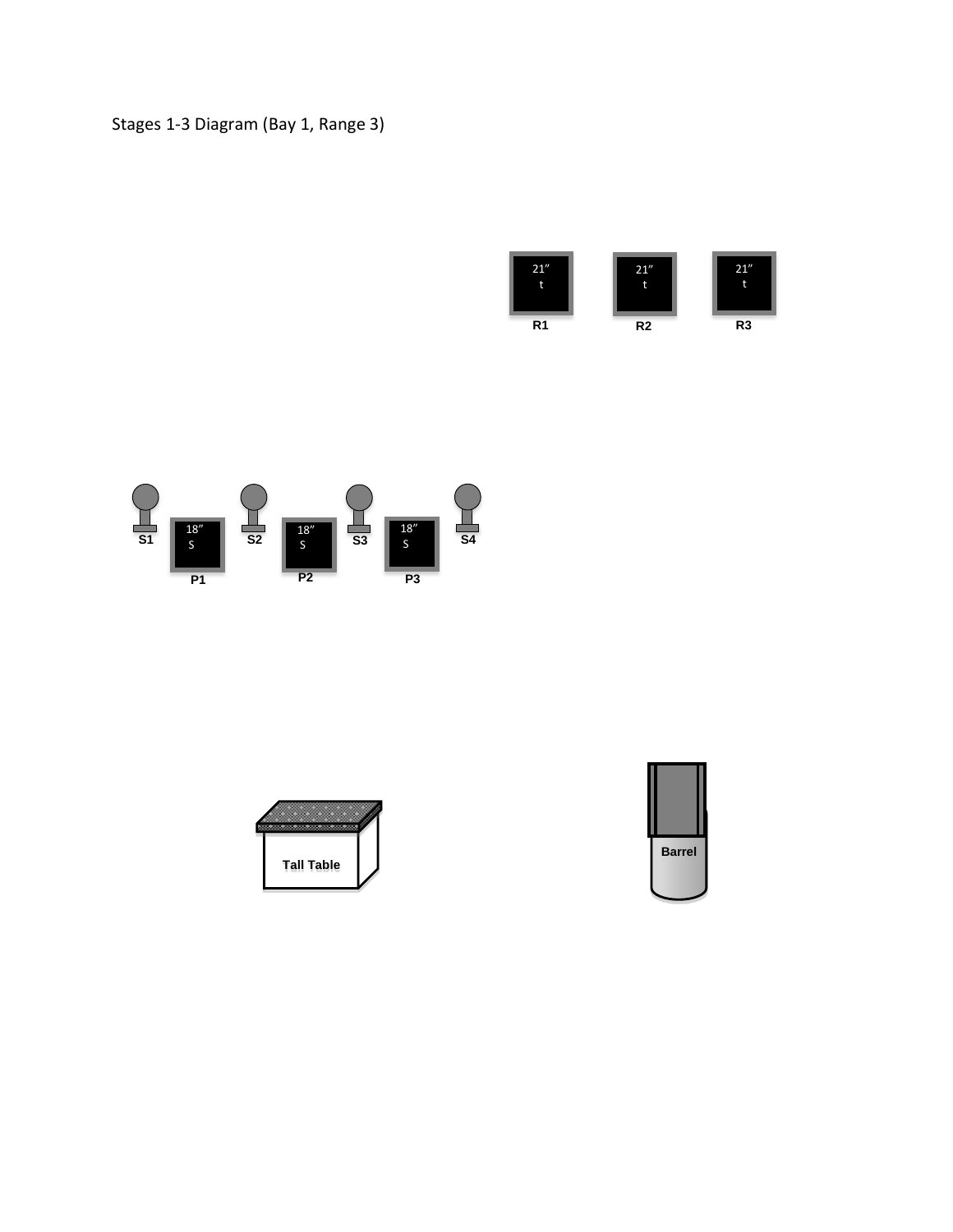### **Stage: 1**

**RC/SO: Rifle – 10, Pistols – 5 each, Shotgun – 4+ Rifle staged on Barrel, Pistols holstered, Shotgun staged on tall table Starting Position: At Barrel with hands at default Shooter may indicate ready by saying: "A Lick and a Promise!" "AT THE BEEP"**

- 1. With Rifle from barrel shoot R1- R3 by triple tapping the center target, double tapping one of the outside targets, triple tap center target, and double tapping the other outside target. E.g., R2, R2, R2, R1, R1 - R2, R2, R2, R3, R3.
- 2. Move to tall table and with pistols shoot P1 P3 with same instructions as rifle.
- 3. With shotgun from tall table shoot KD's S1 S4 in any order.

## **Stage: 2**

#### **RC/SO: Rifle – 10, Shotgun – 4 +, Pistols – 5 each Rifle staged on barrel, Shotgun staged safely, Pistols holstered Starting Position: At Barrel with hands at default Shooter may indicate ready by saying: "A Lick and a Promise!" "AT THE BEEP"**

- 1. With Rifle from barrel shoot R1 R3 with a triple tap sweep starting on either end, then single tap R2. E.g., R1, R1, R1, R2, R2, R2, R3, R3, R3, R2.
- 2. Move to tall table and with shotgun shoot  $KD's S1 S4$  in any order.
- 3. With Pistols from tall table shoot P1 P3 with the same instructions as Rifle.

## **Stage: 3**

### **RC/SO: Shotgun 2+, Rifle – 10, Pistols 5 each, Shotgun 2+**

#### **Rifle stage at the barrel; Pistols holstered**

#### **Starting Position: At the Tall table holding shotgun open, empty, and pointed safely downrange**

#### **Shooter may indicate ready by saying: "A Lick and a Promise!" "AT THE BEEP"**

- 1. With shotgun from the tall table shoot KD's S3 & S4 in any order.
- 2. Move to barrel and with rifle shoot R1 R3 in this order: R1, R3, R1, R2, R1 R3, R1, R3, R2, R3.
- 3. Move to tall table and with Pistols shoot P1 P3 with the same instructions as Rifle.
- 4. With shotgun from tall table shoot KD's S1 & S2 in any order.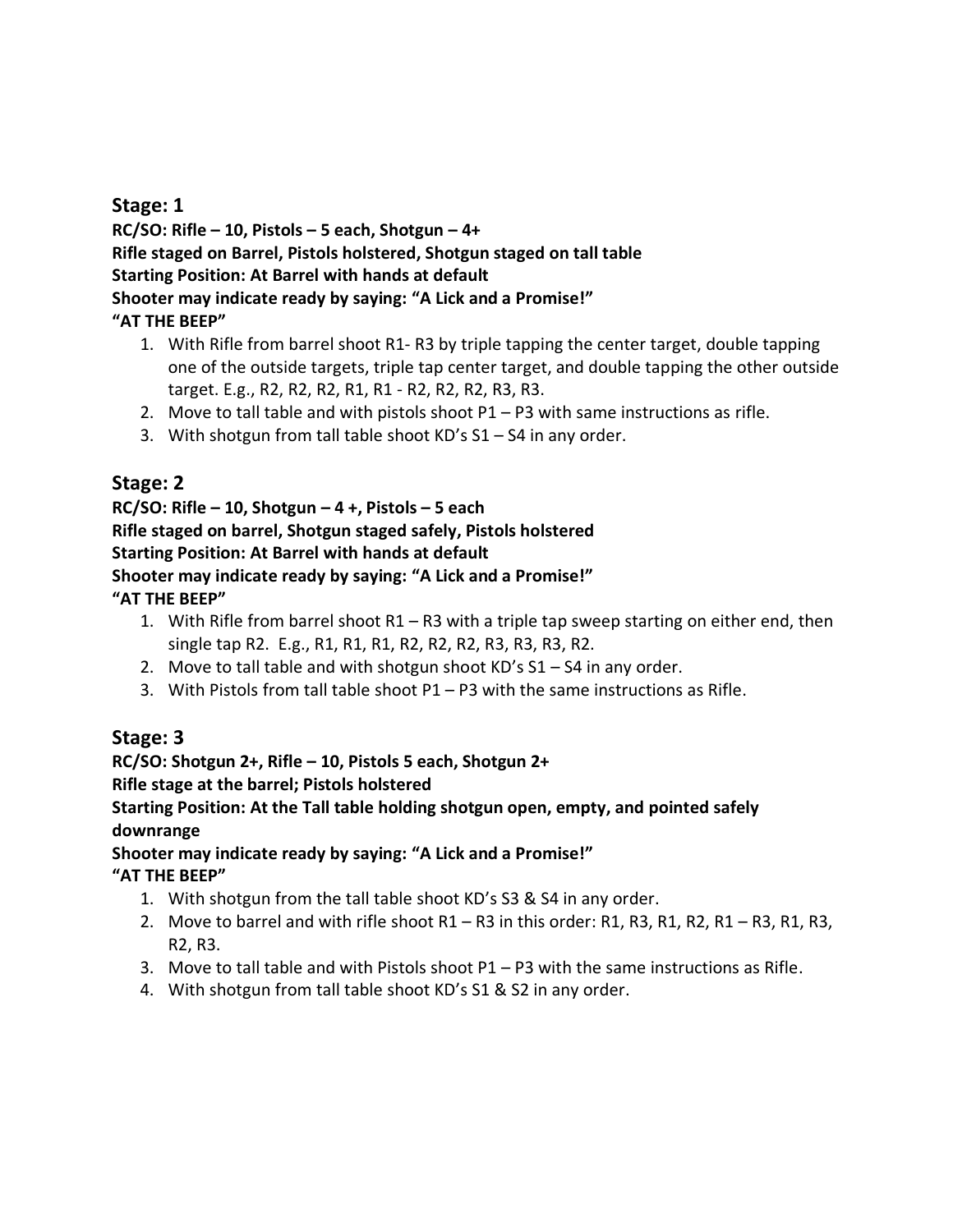## Stages 4 -6 Diagram (Bay 2, The Dead Dog Saloon)